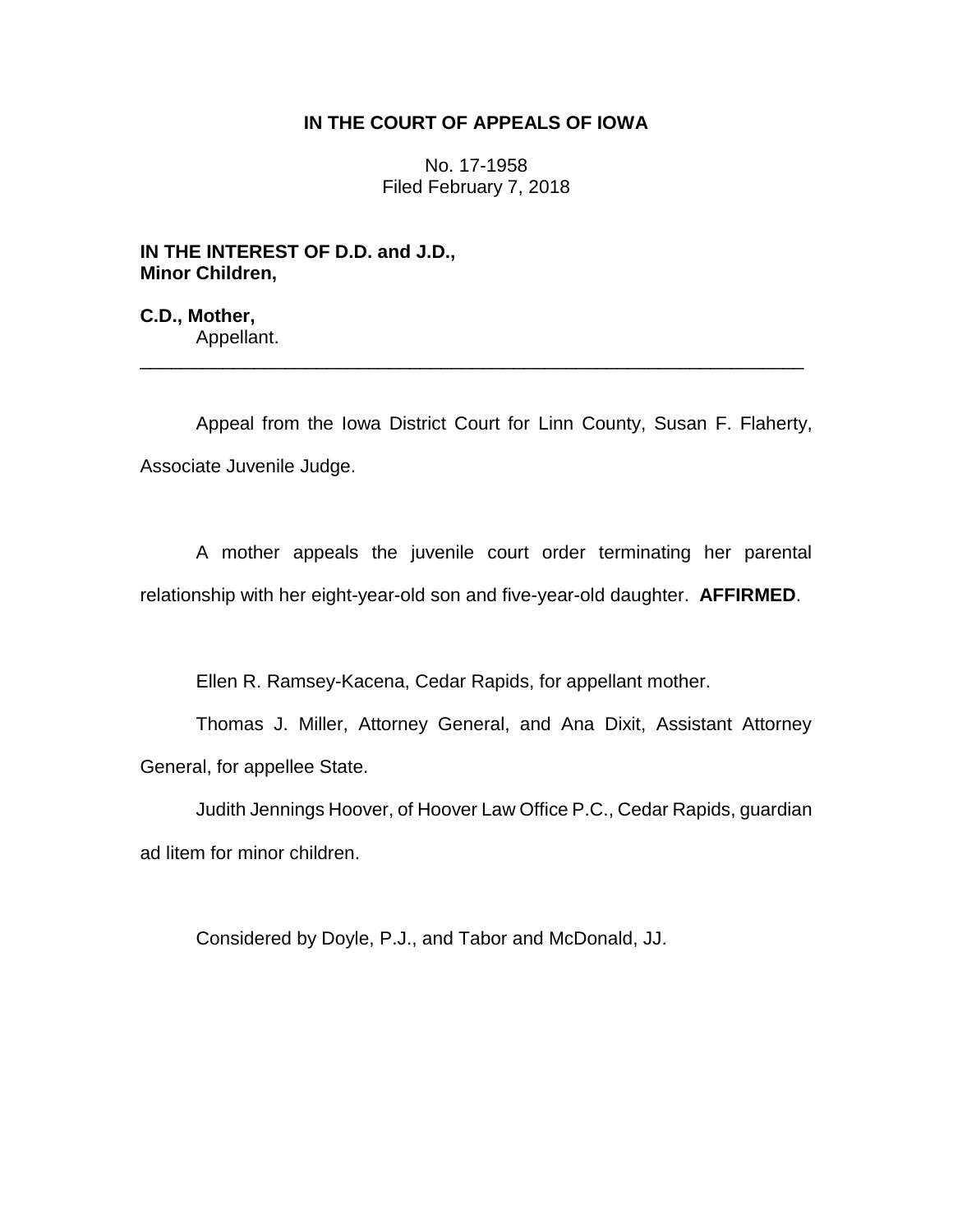## **TABOR, Judge.**

 $\overline{a}$ 

At the time of the hearing on termination of parental rights, eight-year-old D.D. and five-year-old J.D. had been removed from their mother Christina's care for seventeen months and had been impacted by their mother's substance abuse since their births. Nevertheless, Christina asked the juvenile court for additional time to work toward reunification. The juvenile court declined the mother's request, concluding adoption was the best permanent placement for these children. Because our review of the record leads us to the same conclusion, we affirm the order terminating parental rights.<sup>1</sup>

Since she was a teenager, Christina has struggled with addiction, abusing methamphetamine, prescription opiates, heroin, and cocaine. Her addiction compromised her parenting. Both D.D. and J.D. tested positive for cocaine when they were born. D.D. spent almost a year in foster care as an infant. Christina completed two stints in residential treatment but relapsed after each release.

The instant case started in May 2016 when the children were removed by the Iowa Department of Human Services (DHS) from Christina's care because she was living with several known methamphetamine users and was personally abusing methamphetamine, heroin, and cocaine. In September 2016, Christina

2

<sup>1</sup> We review termination-of-parental-rights proceedings de novo, which means examining both the facts and law and adjudicating anew those issues properly preserved and presented. *See In re L.G.*, 532 N.W.2d 478, 480 (Iowa Ct. App. 1995). We are not bound by the juvenile court's factual findings, but we give them weight, especially when witness credibility is critical to the outcome. *See In re M.W.*, 876 N.W.2d 212, 219 (Iowa 2016). The State must offer clear and convincing proof, which means we see no "serious or substantial doubts as to the correctness [of] conclusions of law drawn from the evidence." *In re D.W.*, 791 N.W.2d 703, 706 (Iowa 2010) (quoting *In re C.B.*, 611 N.W.2d 489, 492 (Iowa 2000)).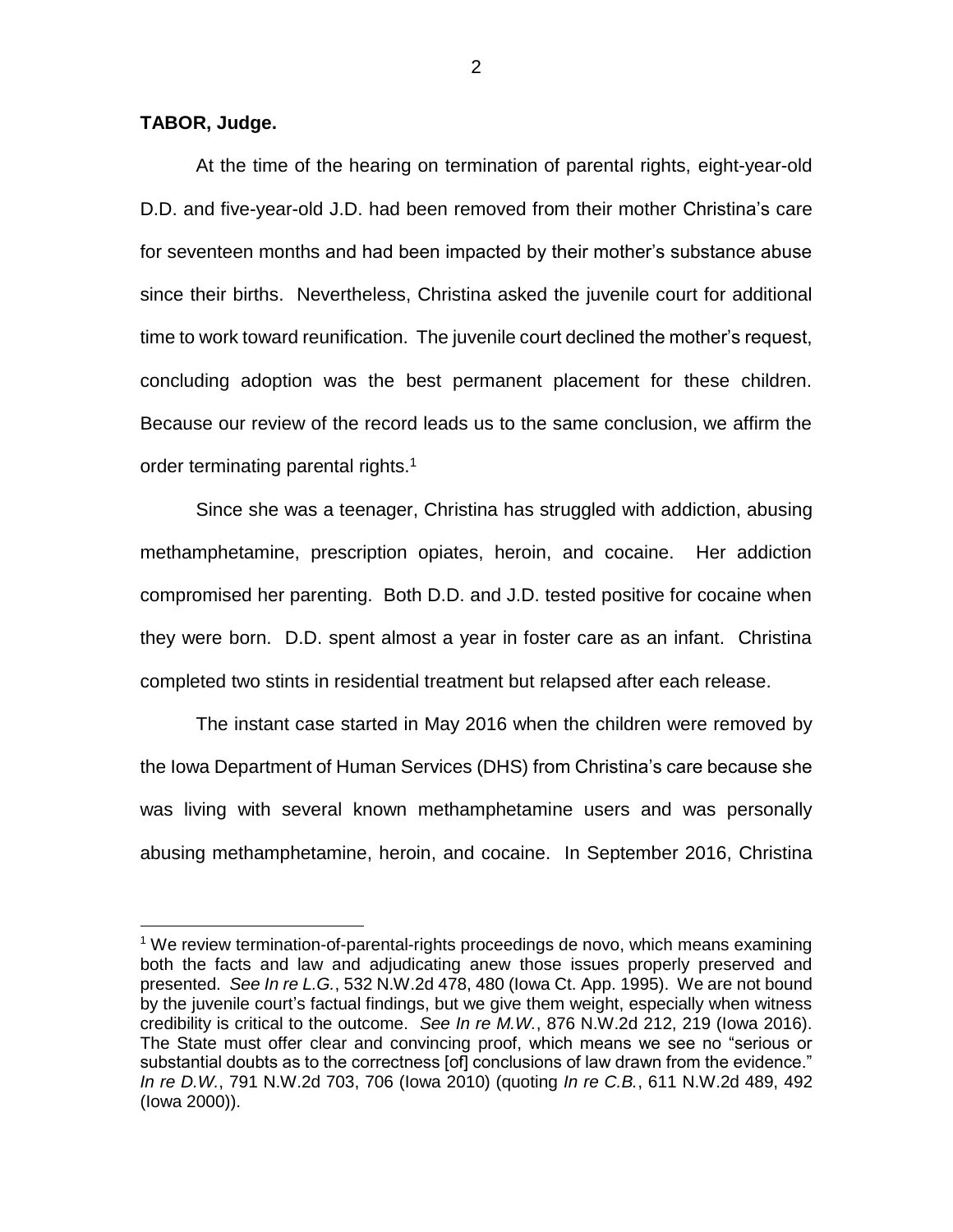obtained a court-ordered psychological evaluation; the psychologist diagnosed her with anxiety, depression, stimulant-use disorder, opioid-use disorder, and unspecified personality disorder. The psychologist opined that without treatment Christina was "unlikely to be able to maintain a drug-free emotionally stable life." But Christina did not engage in the drug treatment as recommended. She also was evicted from public housing because of criminal activity.

During the fifteen months following the children's removal, Christina failed to comply with drug testing because she was still using methamphetamine. In August 2017, she nearly died after taking a "cocktail" consisting of heroin, cocaine, and benzodiazepines. She received attention in the emergency room after the overdose and then moved to her third residential treatment program. After a month of treatment, her discharge form indicated she was in "the contemplation state of change." A week after her discharge, Christina relapsed on methamphetamine, which she failed to report at her DHS family team meeting.

Also in August 2017, the State filed a petition to terminate Christina's parental rights to D.D. and J.D. $^2$  In October 2017, the juvenile court held a hearing on the State's petition. At the hearing, Christine acknowledged she was not ready to resume care of D.D. and J.D.; instead she asked the juvenile court "to give [her] a little more time to prove [herself]." The juvenile court was blunt yet eloquent in its refusal:

Christina asks the Court today to allow her additional time for family reunification. She believes that in ten weeks she will be able to safely resume care of her children. Christina acknowledges that the Court granted additional time for family reunification in May of

 $\overline{a}$ 

 $2$  The State also petitioned to terminate the parental rights of the children's fathers. The juvenile court ordered the fathers' rights terminated. They are not parties to this appeal.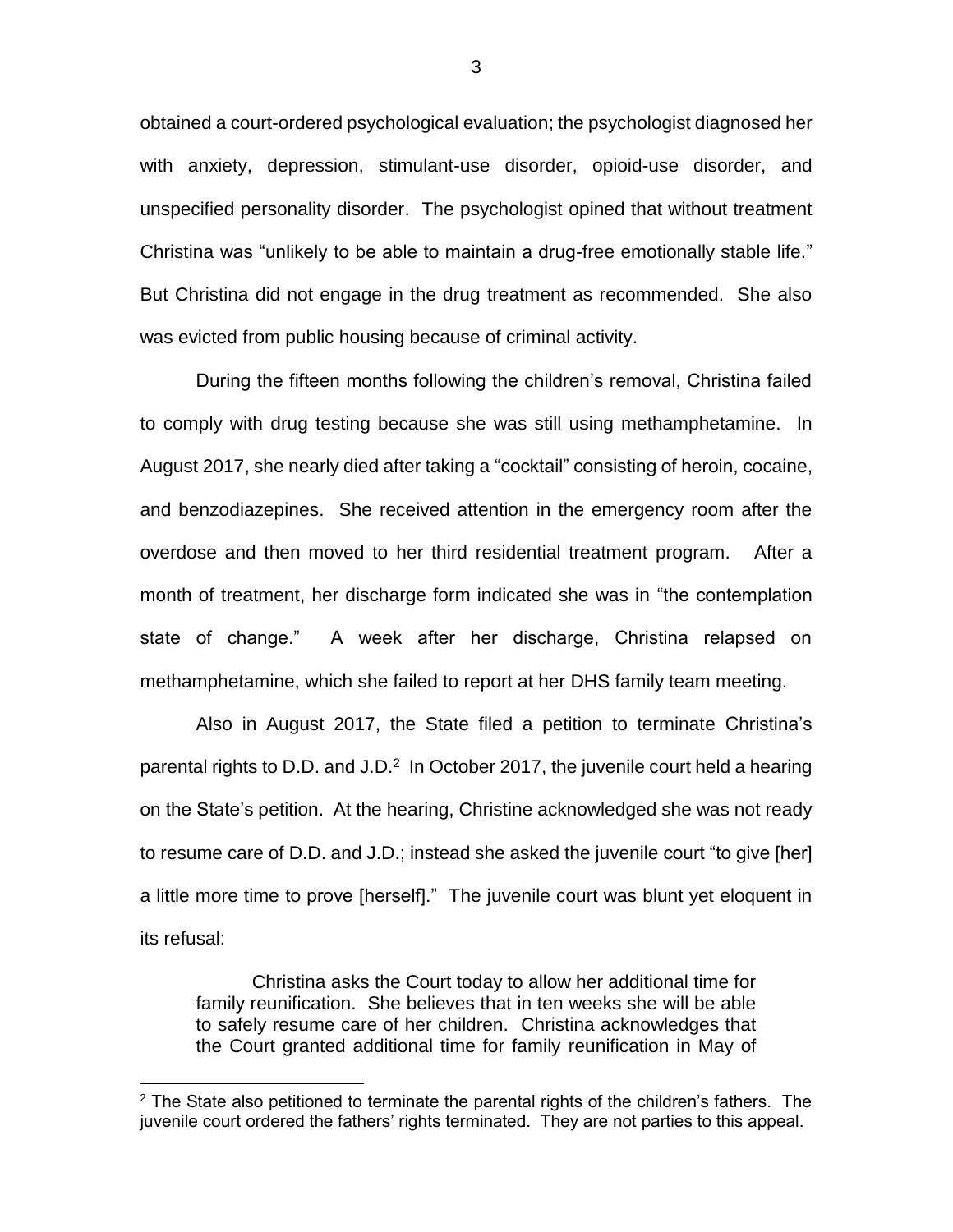2017, and that until her overdose in August she took no steps to regain custody of her children. She shows little insight as to how the multiple years of services provided to her and the multiple substance abuse treatment programs and plans in place over those years without sustained sobriety overshadows her unsupported promises today.

The juvenile court issued an order terminating Christina's parental rights under lowa Code section 232.116(1)( $f$ )<sup>3</sup> and ( $\theta$  (2017).<sup>4</sup> Christina now contests that order.

The first step in our analysis is to decide if the State proved a ground for termination under section 232.116(1). Because Christina challenges the State's proof under paragraph (*l*) but not paragraph (f), we affirm on the unchallenged ground. *See In re P.L.,* 778 N.W.2d 33, 40 (Iowa 2010).

The second step is to decide if the termination of Christina's parental rights serves the best interests of D.D. and J.D. *See id*. The statutory best-interests

 $\overline{a}$ 

<sup>&</sup>lt;sup>3</sup> The court finds that all of the following have occurred:

<sup>(1)</sup> The child is four years of age or older.

<sup>(2)</sup> The child has been adjudicated a child in need of assistance pursuant to section 232.96.

<sup>(3)</sup> The child has been removed from the physical custody of the child's parents for at least twelve of the last eighteen months, or for the last twelve consecutive months and any trial period at home has been less than thirty days.

<sup>(4)</sup> There is clear and convincing evidence that at the present time the child cannot be returned to the custody of the child's parents as provided in section 232.102.

<sup>4</sup> The court finds that all of the following have occurred:

<sup>(1)</sup> The child has been adjudicated a child in need of assistance pursuant to section 232.96 and custody has been transferred from the child's parents for placement pursuant to section 232.102.

<sup>(2)</sup> The parent has a severe substance-related disorder and presents a danger to self or others as evidenced by prior acts.

<sup>(3)</sup> There is clear and convincing evidence that the parent's prognosis indicates that the child will not be able to be returned to the custody of the parent within a reasonable period of time considering the child's age and need for a permanent home.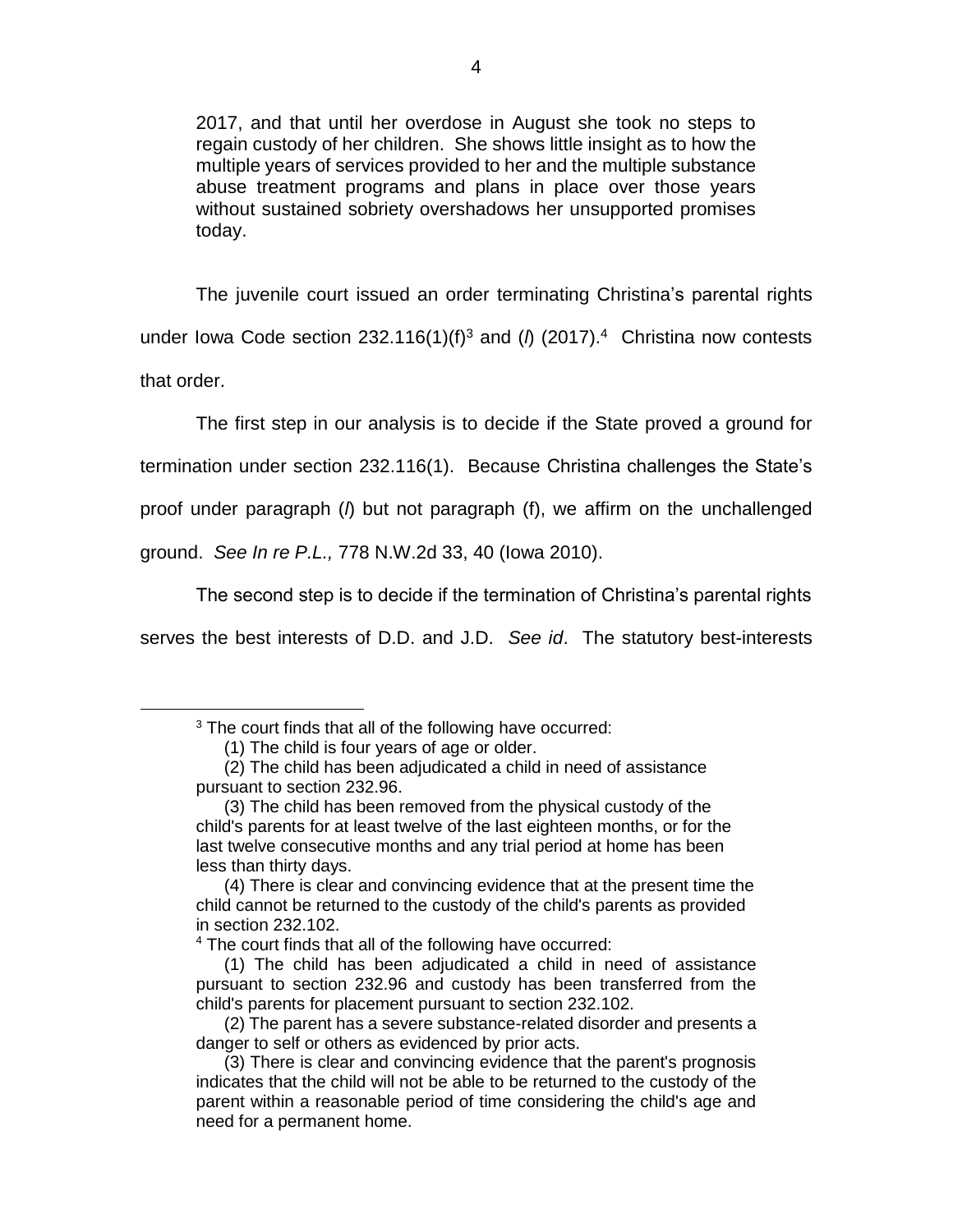provision requires us to give primary consideration to the children's safety, to the best placement for furthering their long-term nurturing and growth, and to their physical, mental, and emotional condition and needs. Iowa Code § 232.116(2). The third step is to decide if any factors in section 232.116(3) weigh against termination. *P.L.*, 778 N.W.2d at 41. Section 232.116(3)(c) allows the court to refrain from terminating parental rights if "[t]here is clear and convincing evidence that the termination would be detrimental to the child at the time due to the closeness of the parent-child relationship."

Christina argues termination is not in the children's best interests and identifies their strong bond with her as cause for not going forward with the termination of her parental rights. She asserts the children have difficulty separating from her after visits and are upset when visits are cancelled. But Christina also acknowledges the children have a strong bond with their foster family, and it has been difficult for the children to deal with so much certainty in their lives for the seventeen months leading up to the termination hearing. When we give primary consideration to the children's safety, we cannot approve a return to Christina's care. The record reveals she has not successfully addressed her substance-abuse issues. Because Christina cannot provide them with a safe or stable environment, termination serves the children's best interests. *See In re A.B.*, 815 N.W.2d 764, 776 (Iowa 2012) (explaining "an unresolved, severe, and chronic drug addiction can render a parent unfit to raise children").

Christina primarily contends she should be given more time to pursue reunification. Under section 232.104(2)(b), the court may defer permanency only if it determines the need for removal "will no longer exist at the end of the additional

5